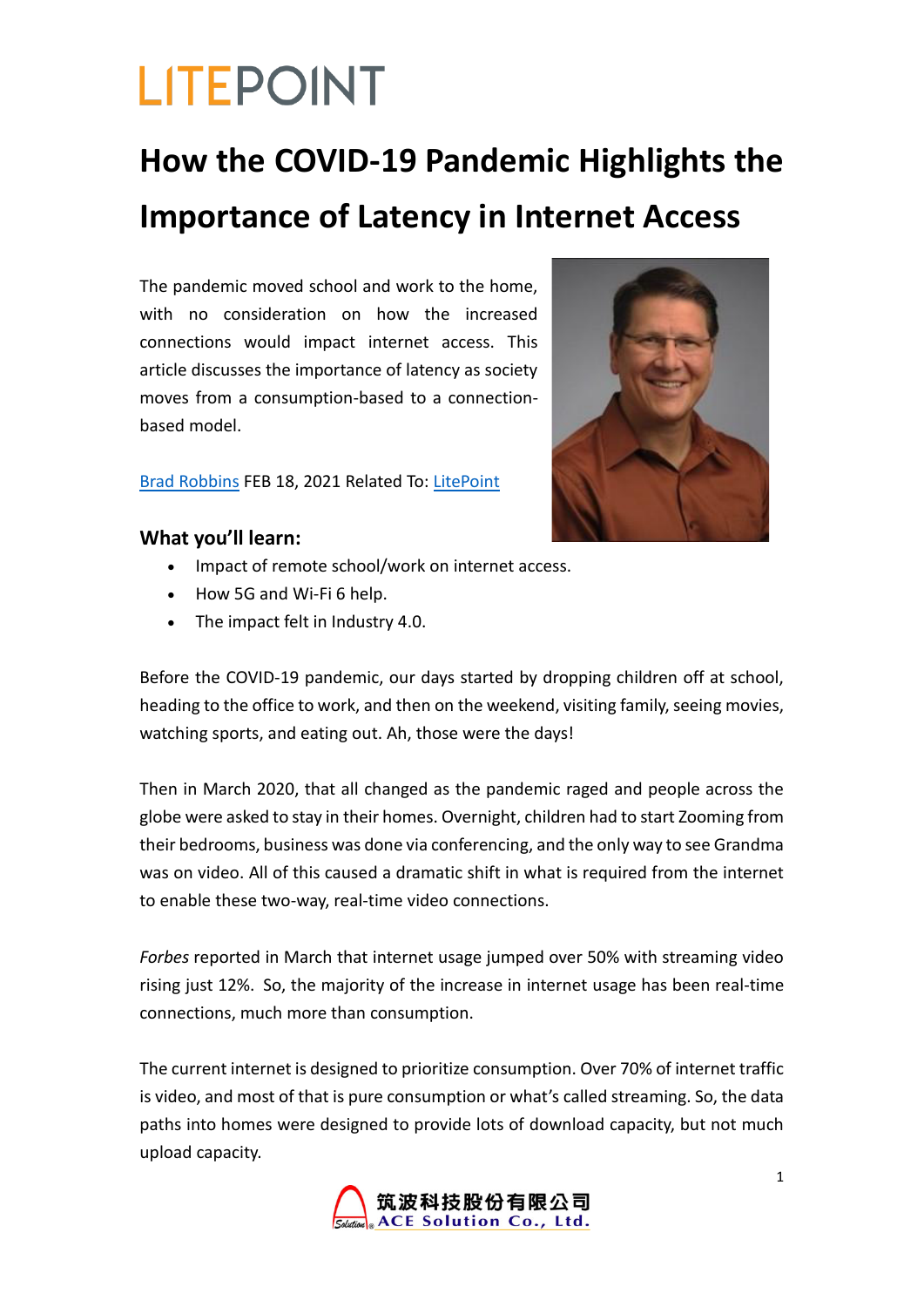Such asymmetry is built into many of the internet communication standards, e.g., the cable standard DOCSIS 3.1, which has 10X more download than upload bandwidth. As a result, when homes are running two or more video connections at the same time, the upload capacity is insufficient for a positive user experience.

Internet service providers (ISPs) sell connection bandwidth today, but network latency also is vitally important for real-time interactive connections. For streaming, latency isn't a problem because any pauses or interrupts are covered by big video buffers that smooth over interruptions. However, real-time interactions can't be buffered, or they won't be real-time, so the whole network needs to be designed for low latency.

The world needs better standards for connecting people in real time, and fortunately, the new 5G and Wi-Fi 6 wireless technologies are here. These technologies are wireless and thus don't require streets to be torn up to install new connections. They provide much higher bandwidth connections with flexible assignment of bandwidth between the downlink and uplink channels, and provide much lower latency, all key features for real-time connections.

#### **5G**

Each decade, cellular technology has moved forward from 2G to 4G and now 5G. 5G data rates can be 10X faster than the current 4G technology, but just as important, the latency in the network drops by a factor of 10 as well. Latency for users will drop from an average of 50 ms in 4G to 10 ms in 5G, on average, and even 1 ms in optimized cases. This lower latency will allow for multiple real-time connections on a channel without lag or freezing.

5G also has more flexible assignment of downlink versus uplink bandwidth, and can handle more users per channel, increasing overall network capacity.

Finally, there's a very-high-frequency version of 5G that will enable 1-Gb/s connections into homes and offices. This millimeter-wave technology can be deployed without tearing up roads.

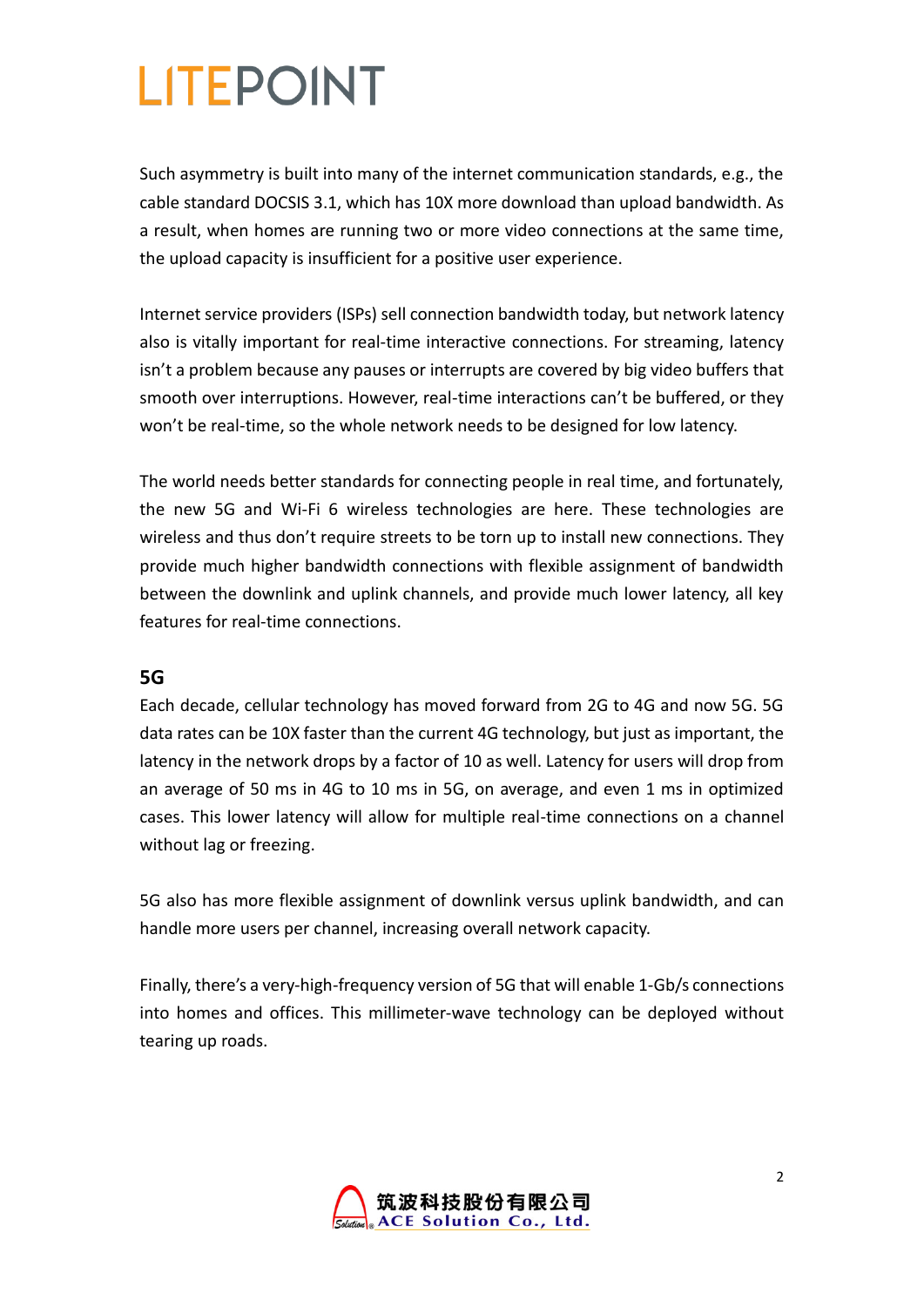### **Wi-Fi**

For many years, Wi-Fi has used a data collision-avoidance sensing system to manage user access to the network. For example, if two people send an email at the same time and those packets collide, it's not a big deal for one of the users to retransmit when the network is free. The delay from that retransmission isn't noticeable to the person receiving the email.

However, when two people are talking on a video call at the same time, packet collisions add latency and rob bandwidth at a time when the applications needed it. And as more and more real-time network applications operate at the same time, more collisions happen, and throughput begins to suffer. This was made worse with streaming and other applications sending mega-sized packets that would hog the network and increase the odds of losing packets.

With Wi-Fi 6, access points have become a lot smarter and they manage the information flow to handle simultaneous users. Fewer collisions occur, and by managing the bandwidth, users can get much more throughput. This makes Wi-Fi 6 a key technology as we migrate to this more connection-based society.

#### **Impact on Industry 4.0**

The need for lower-latency networks also is critical for industry as smart-factory technology is adopted. Called Industry 4.0, it involves more real-time data being collected, analyzed, and acted on. This shifts the people-to-machine and machine-tomachine communications to real-time and requires a low-latency connection with more uplink capacity.

In a consumption-based model, a facility manager, upon arrival in the morning, might see how a factory performed overnight through a static report. From a connectionbased perspective, though, the facility manager can see what's happening at the factory in real-time, get an alert, and be able to interactively improve things. With lower latency, the factory isn't tied to updates just once per day, which can have major impacts on uptime and safety.

Wi-Fi 6 and 5G will be key enablers for this real-time, connection-based model in Industry 4.0.